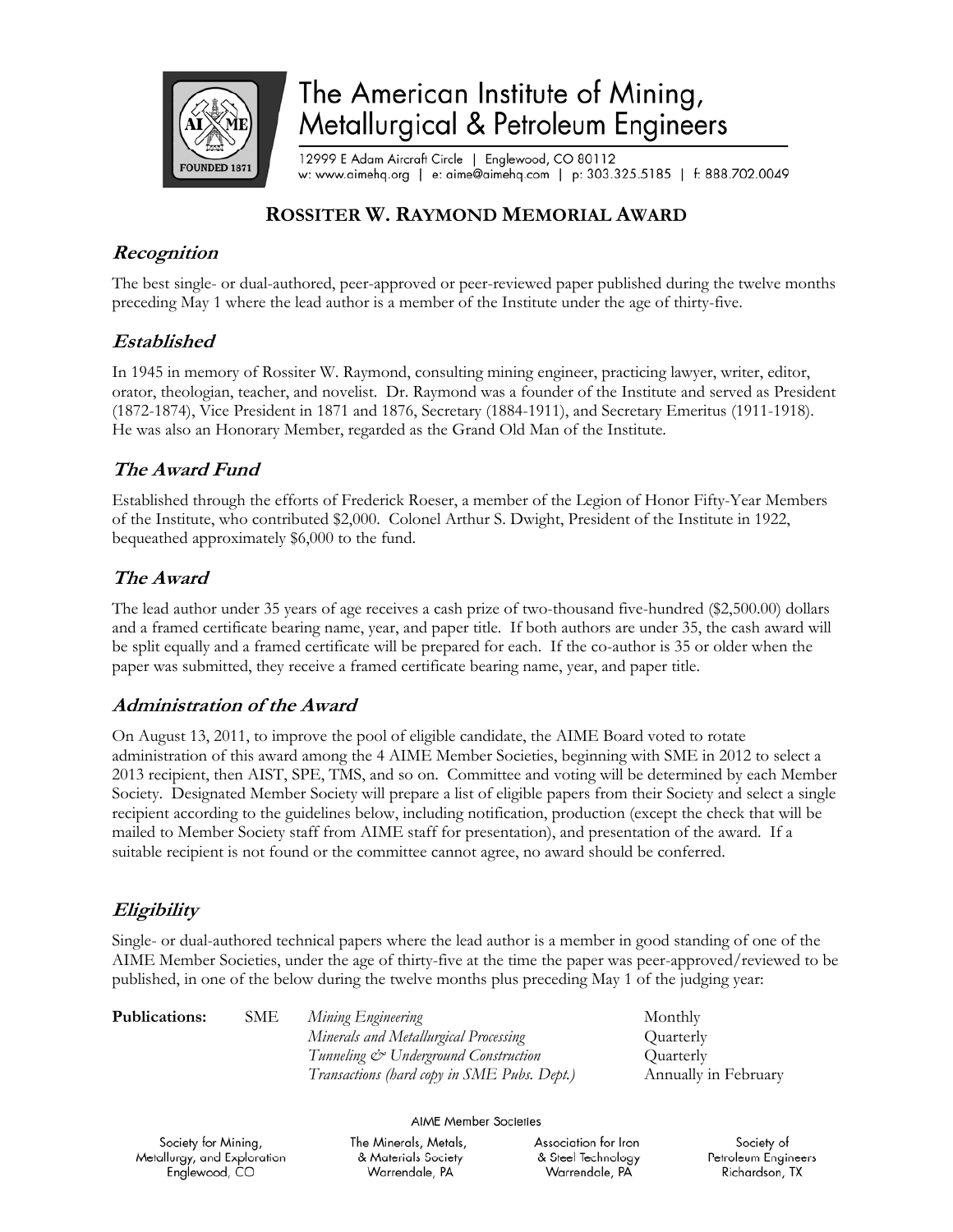

# The American Institute of Mining, Metallurgical & Petroleum Engineers

12999 E Adam Aircraft Circle | Englewood, CO 80112 w: www.aimehq.org | e: aime@aimehq.com | p: 303.325.5185 | f: 888.702.0049

| <b>TMS</b> | JOM                                               | Monthly    |
|------------|---------------------------------------------------|------------|
|            | Journal of Electronic Materials (JEM)             | Monthly    |
|            | Transactions - A (TOC on TMS website)             | Monthly    |
|            | Transactions - B (TOC on TMS website)             | Bi-Monthly |
| AIST       | Iron & Steel Technology, including Transactions   | Monthly    |
| <b>SPE</b> | <b>SPE</b> Journal                                | Quarterly  |
|            | Drilling & Completion                             | Quarterly  |
|            | Production & Operations                           | Quarterly  |
|            | Reservoir Evaluation & Engineering                | Bi-Monthly |
|            | Projects, Facilities & Construction (online only) | Quarterly  |
|            | Economics & Management                            | Quarterly  |
|            | Journal of Canadian Petroleum Technology          | Monthly    |

About May 1st, Member Society Staff reviews its journals and transactions from the previous 12+ months for technical papers that meet the above eligibility criteria. In steady state, the pool of nominees will come from the previous four years. If necessary, all papers eligible for the award are screened at the Member Society level so that only a maximum of two papers from each Society are sent to the committee for review. AIME staff suggests compiling the eligible list annually and selecting the top two each year, so that the committee will only have to review up to 8 papers once a Society has 4 years' worth in the pool.

### **Voting and Decision**

The AIME President-Elect will oversee the process and require a list of nominees and letter describing the qualities and contributions of the winning paper.

The award in any year will be made to the author, otherwise, eligible, of that paper which in the judgment of the Committee of Award ranks highest in the following respects: a) Significance of the technologic content of the paper, b) Proficiency of organization of material and the presentation thereof, c) Quality of literary style. Not more than one award shall be made in any calendar year, but the Committee may in its discretion determine that there shall be no award for a given year.

### **Ratification and Communication**

List of nominees, letter describing the qualities and contributions of the winning paper and PDF of selected paper emailed from Member Society Staff to AIME Staff as soon as a decision is made for ratification by the AIME Board at its next meeting. AIME Staff informs Member Society staff so that Member Society staff can notify recipient. Recipients will be recognized in their Member Society publication, e-News and/or website.

### **Presentation**

At recipient(s)' Society annual banquet the following year by an AIME Trustee and recognized as an AIME award in related promotional material. Non-members can designate to receive the award at a specific Member Society function or just have it sent to them.

**AIME Member Societies** 

Society for Mining, Metallurgy, and Exploration Englewood, CO

The Minerals, Metals, & Materials Society Warrendale, PA

Association for Iron & Steel Technology Warrendale, PA

Society of Petroleum Engineers Richardson, TX